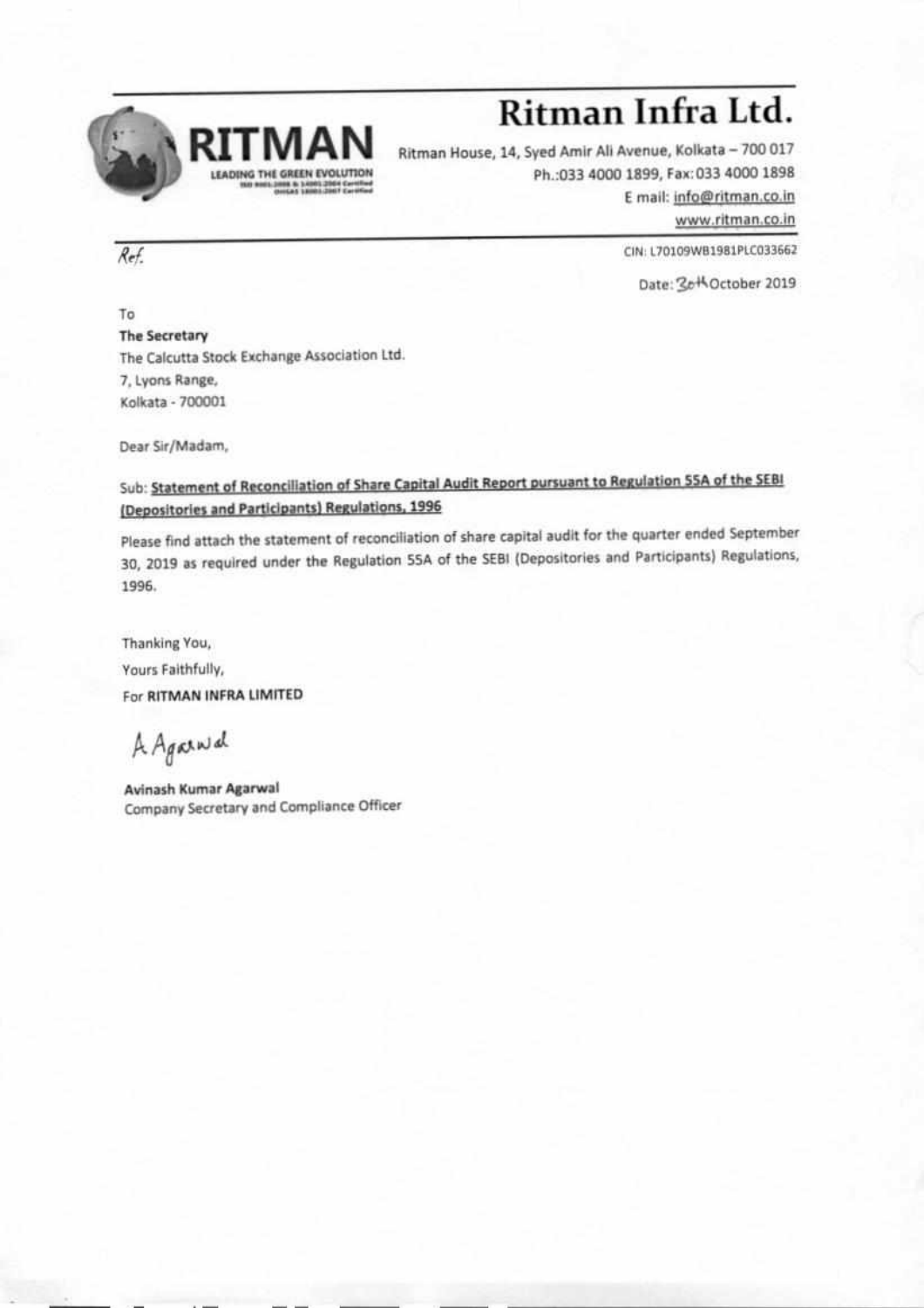## S. A. & Associates

**Company Secretaries** 

'SWASTIK', 334/157, Jessore Raod. SN-8, (Ground Floor), Kolkata-700089 Ph:2534 2445 / 9830591639 / 2534 3481 Mobile: 98300 16001 Email Id: cs.sa.associates@gmail.com

## **RECONCILIATION OF SHARE CAPITAL AUDIT**

| 1 For Quarter Ended                     | 30th September 2019                                      |                           |  |
|-----------------------------------------|----------------------------------------------------------|---------------------------|--|
| 2 ISIN                                  | INF393C01017                                             |                           |  |
| 3 Face Value                            | Rs. 10/-                                                 |                           |  |
| 4 Name of the Company                   | Ritman Infra Limited                                     |                           |  |
| 5 Registered Office Address             | Ritman House, 14, Syed Amir Ali Avenue, Kolkata - 700017 |                           |  |
| 6 Correspondence Address                | Ritman House, 14, Syed Amir Ali Avenue, Kolkata - 700017 |                           |  |
| 7 Telephone & Fax Nos.                  | 033 40001899 / 40001898                                  |                           |  |
| 8 E-mail Address                        | info@ritman.co.in                                        |                           |  |
| 9 Name of the Stock Exchanges where the | 1. The Calcutta Stock Exchange Ltd.                      |                           |  |
| company's securities are listed:        | 2. Metropolitan Stock Exchange of India Limited          |                           |  |
|                                         | Number of Shares                                         | % of Total Issued Capital |  |
| 10 Issued Capital                       | 3,192,500                                                | 100%                      |  |
| 11 Listed Capital (Exchange Wise)       | 3,192,500                                                | 100%                      |  |
| (as per company's records)              |                                                          |                           |  |
| 12 Held in dematerialised form in CDSL  | 2,067.850                                                |                           |  |
| 13 Held in dematerialised form in NSDL  | 1.116.850                                                |                           |  |
| 14 Physical                             | 7.800                                                    |                           |  |
| 15 Total No. of shares $(12 + 13 + 14)$ | 3,192,500                                                |                           |  |
|                                         | No Difference                                            |                           |  |

Particulars\* No. of **Applied / Not** Listed on Stock whether whether In-principal approval **Shares** Applied for exchanges intimated to intimated to pending for stock isting (Specify names) CDSL **NSDL** exchanges (specify names) NO CHANGE

\* Rights, Bonus, ,Preferential Issue, ESOPs, Amalgamation, Conversion, Buyback, Capital Reduction, Forfeiture, Any other (to specify)

18 Register of Members is updated (Yes / No) if not, updated upto which date

- 19 Reference of previous quarter with regards to excess dematerialized shares, if any,
- 20 Has the company resolved the matter mentioned in point no. 19 above in the current quarter? If not, reason why?

| Yes  |  |
|------|--|
| N.A. |  |
|      |  |
| N.A. |  |
|      |  |
|      |  |

N.A.